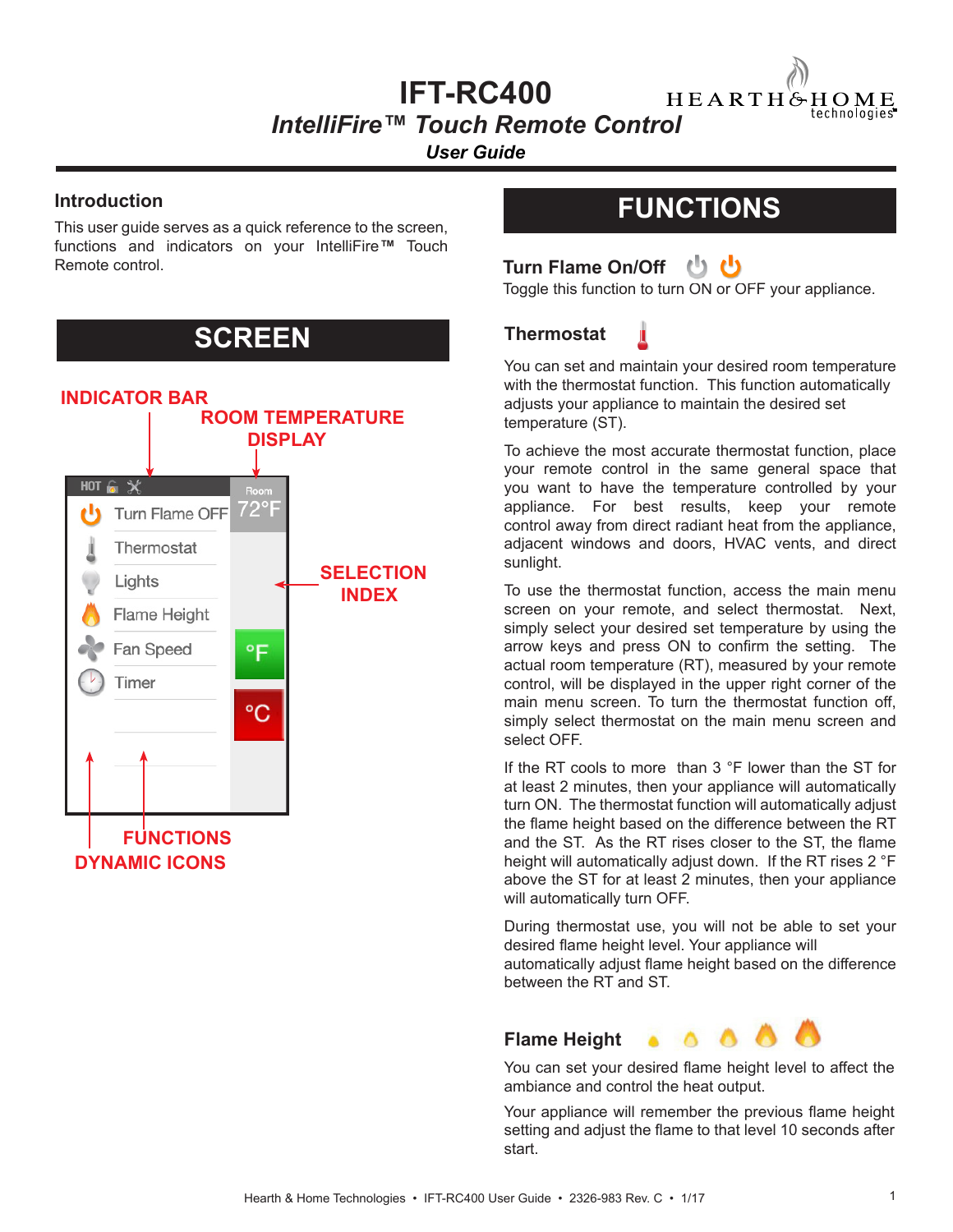# **FUNCTIONS**

#### **Timer**

For your convenience a timer can be set up to 180 minutes to turn off your appliance. The timer will turn the flame off automatically at the selected preset time.

To use the timer function, press "Timer" on the main screen, select time by using up and down arrows, then press "on". To turn the timer off , select timer from main screen and select "off".

**Child Lock**



A child lock is available underneath the battery cover. When the lock is enabled, the screen will lock and no functions can be selected. The lock icon will appear on the remote control.



If your appliance is equipped with lighting features, use this function to adjust them to your desired intensity. The lights can be adjusted whether the flame is on or off.

#### **Fan Speed\***



If your appliance is equipped with the fan feature, use this function to increase or decrease the amount of heat released into your room. A built-in delay timer will turn the fan on three minutes after your appliance has been running to prevent cool air from being pushed into the room. If the flame is turned off with the fan ON, the fan will continue to run for 12 minutes then shutdown as long as the flame stays off.

Your appliance will remember the previous fan speed setting and automatically adjust to that level 10 seconds after start-up.





Power Vent technology makes it possible to install a gas appliance virtually anywhere. The Power Vent is a fan powered accessory that pulls exhaust from the appliance providing longer and more flexible venting configurations.

A Power Vent is a standard accessory on some products and an option on others. When a Power Vent is detected, a pre-purge of 120 seconds is automatically required. During this time, the power icon is temporarily replaced with 2MIN, 90s, 60s, and 30s, denoting the countdown until the appliance turns on. All other functions, except for TURN FLAME OFF are disabled during this time.

The Power Vent is always ON when the flame is ON. When the flame is turned off, a post-purge time of approximately 20 minutes will occur.

Cold-climate function and battery backup are disabled if a Power Vent is used.

# **INDICATORS**

#### **Temperature Display**

You can toggle the temperature display between °F and °C by tapping on the Room Temperature area.



This indicates that the appliance is still hot, when the appliance is off.

### **Diagnostics Menu**



Tap anywhere in the gray indicator bar area to display all functions below. When red, it indicates an error has been detected.

### **Cold Climate**



This function turns on a small pilot flame and keeps the air inside your appliance warm while not in use. It is a useful feature in colder weather to minimize condensation on the appliance glass.

**Note:** This feature is disabled when a Power Vent is installed on the appliance.

#### **Remote Control Battery**



←

Remote control battery life indicator. If the batteries on your remote are low, a notification will display on the screen asking you to 'replace remote batteries'.

Refer to Replace Remote Batteries Section.





The battery life indicator is for a backup power source located inside your appliance. It is intended to operate the appliance in the event of a power failure. Consult your owner's manual for your appliance on how to utilize this feature.

Batteries should only be used as an appliance power source in the event of a power outage. Batteries should not be used as a primary long-term power source.

**Note:** Battery backup is not available if a Power Vent is installed.

#### **\* = Optional Feature**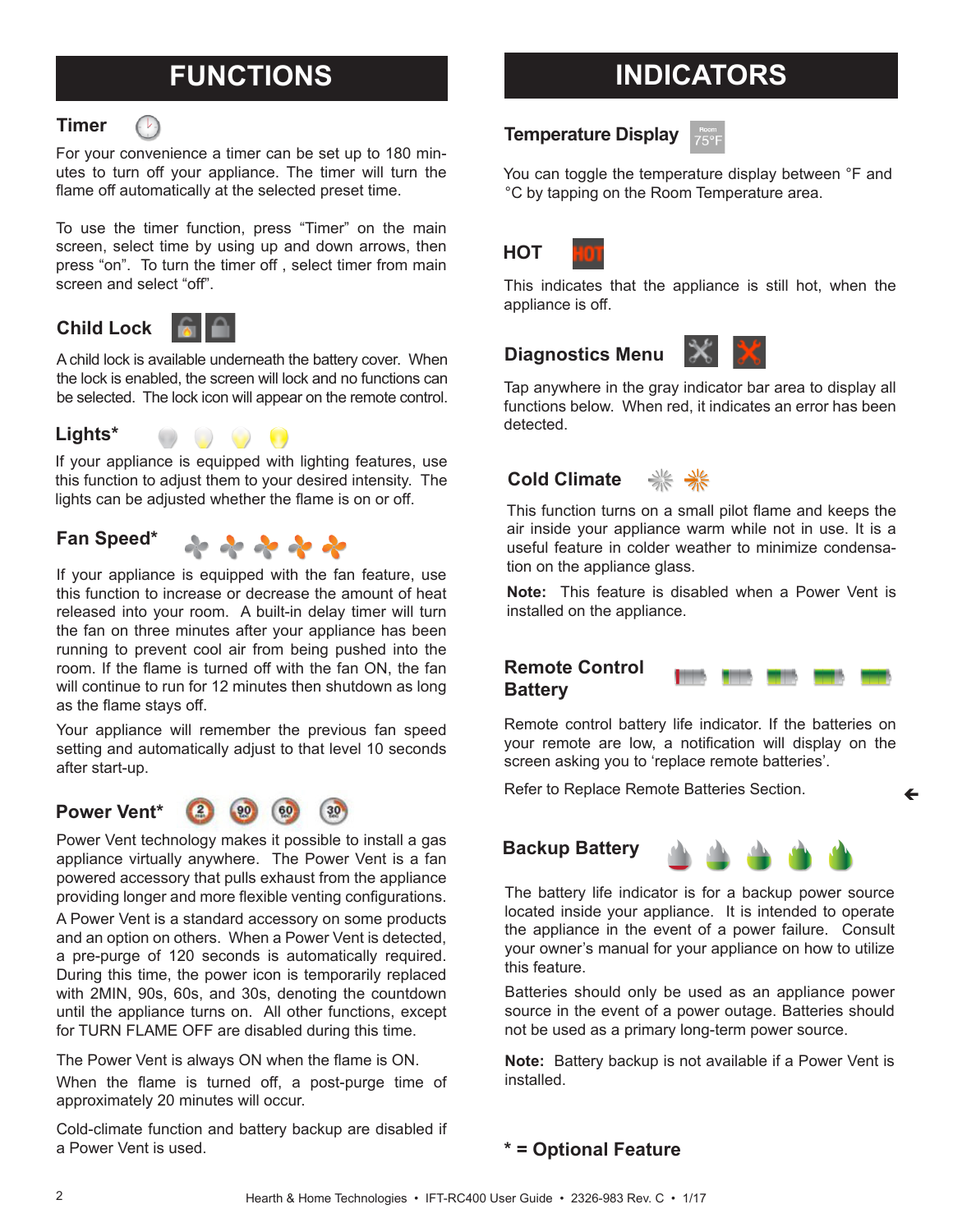# **INDICATORS**

### **Pairing**  $\bigcirc$   $\bigcirc$

The green icon indicates that the remote is paired to your appliance and can operate it. If the icon is gray, it is not paired. Please contact your dealer and report this issue.



Your appliance has been disabled. Please contact your dealer and report this issue.

無

#### **Call Dealer - Appliance Safely disabled**

Your appliance has been disabled. Please contact your dealer and report this issue.

#### **Call Dealer - Power Vent, Fan, Lights**

Your appliance has detected that an accessory is not functional. Please contact your dealer to report this issue.

### **Fan will turn on within 3 minutes**

Your appliance has a built-in delay that prevents the fan from operating within the first 3 minutes of operating the appliance. This allows the air to be heated to a comfortable temperature before the fan circulates it.

#### **Remote Control Communication**  ۸ **Error**

Your remote control is not able to communicate with your appliance. Verify that you have power to your appliance. If there is a power outage, verify that appliance battery backup is fitted with new batteries. After taking these actions, communication can be re-established by pressing the screen to activate the remote control. It may take several minutes for remote control to re-establish pairing.

#### **Replace Remote Batteries**



Your remote batteries are low. Recommend immediate replacement before using remote to control appliance.

- 1. Set the RC400 face down on flat surface when install-  $\leftarrow$ ing batteries. DO NOT touch the screen during battery installation or removal.
- 2. Remove the battery cover from the back of the IFT-RC400 and install the four AAA batteries in the proper orientation marked in the battery cavity. Ensure the child lock switch adjacent to the battery cavity is in the UNLOCKED position. See Figure 1.



**Figure 1. Install Batteries & Child Safety**

**Maintenance**



Your appliance will remind you to schedule routine service after 300 hours of Flame ON time is accumulated. When the message below appears on your remote display (with your dealer contact info if originally programmed into the remote at installation), please contact your dealer for a 300 hour inspection to ensure your appliance is operating at peak performance.

To reset the 300-hour maintenance reminder:

- 1. Wake-up your remote control display by touching anywhere on the touch screen.
- 2. Turn the remote over and insert, press and hold a paperclip type object in the 'P' button hole for at least 10 seconds.
- 3. Double-beep from the remote will indicate that the remote will reset the 300-hour maintenance reminder.

If the remote 300-hour maintenance message does not clear on the first try, repeat above steps.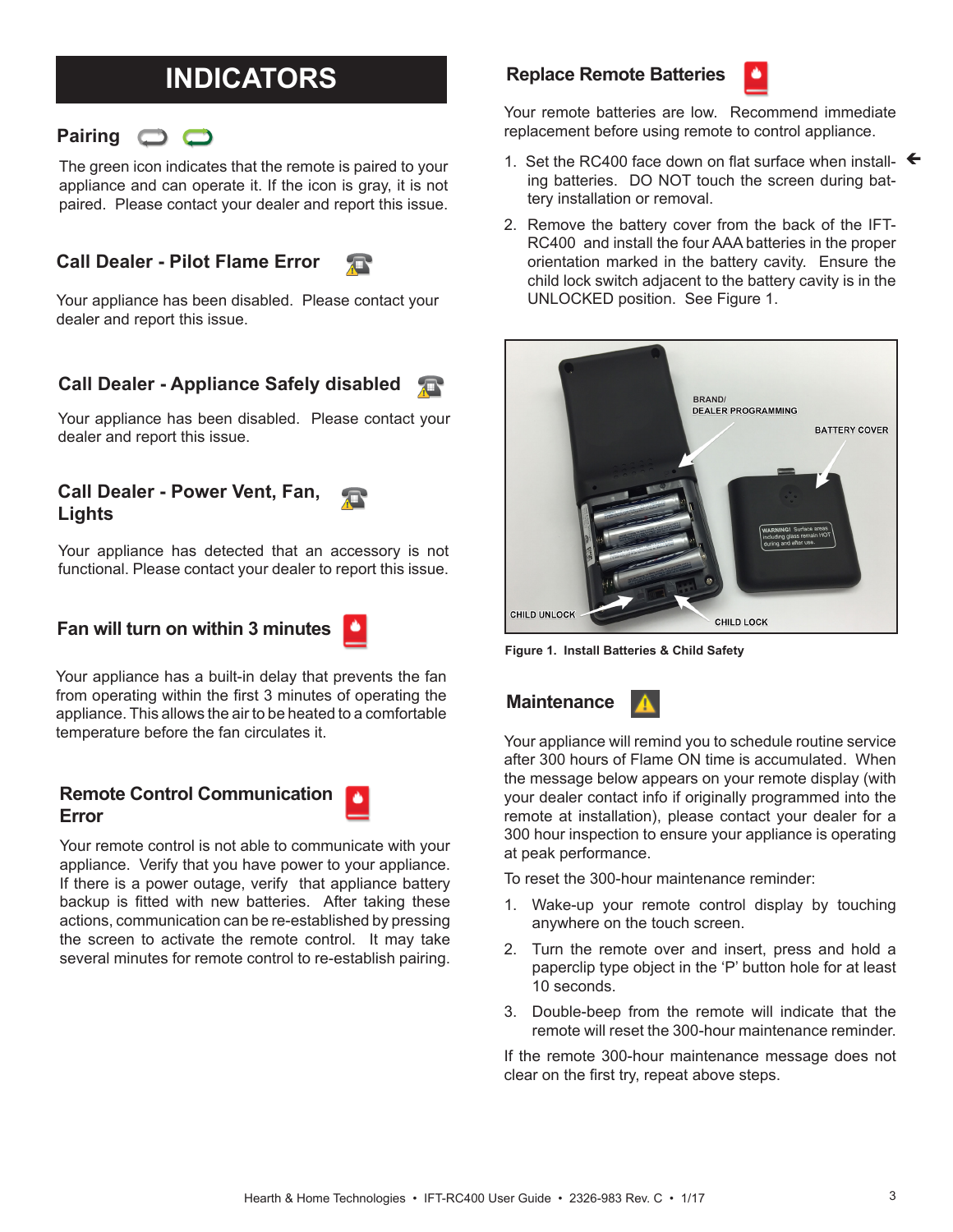### **Frequently Asked Questions/Troubleshooting**

| Symptom                                                                                                                           | <b>Possible Cause</b>                                                               | <b>Corrective Action</b>                                                                                                                                                                                                                                                                                                                                                                                                                                                                                                     |
|-----------------------------------------------------------------------------------------------------------------------------------|-------------------------------------------------------------------------------------|------------------------------------------------------------------------------------------------------------------------------------------------------------------------------------------------------------------------------------------------------------------------------------------------------------------------------------------------------------------------------------------------------------------------------------------------------------------------------------------------------------------------------|
| The appliance does not respond to<br>commands from the remote control<br>display does not light up when<br>screen is touched.     | Batteries are depleted.                                                             | Verify batteries are new.                                                                                                                                                                                                                                                                                                                                                                                                                                                                                                    |
|                                                                                                                                   | Batteries are incorrectly<br>oriented.                                              | Verify batteries are installed in correct orientation as shown on<br>batteries receptacle.                                                                                                                                                                                                                                                                                                                                                                                                                                   |
| The display on remote lights up<br>when screen is touched but it does<br>not respond to commands.                                 | Touchscreen has lost<br>calibration.                                                | Touchscreen needs to be re-calibrated. Call dealer to have<br>screen re-calibrated.                                                                                                                                                                                                                                                                                                                                                                                                                                          |
|                                                                                                                                   | Child Lock is ON.                                                                   | Check child lock icon located at the top of the remote display. If<br>ON, it will show as a 'locked' symbol. To unlock, remove battery<br>compartment door, locate child lock switch and move to 'un-<br>lock' position. Verify child lock icon on screen is now displayed<br>in 'unlock' position.                                                                                                                                                                                                                          |
| The remote displays the following<br>message on-screen:<br>No dealer info available                                               | Dealer information not<br>programmed into remote.                                   | Remote will still provide all available functions, and appliance is<br>fully available for use. Call dealer to have them program.                                                                                                                                                                                                                                                                                                                                                                                            |
| The remote displays the following<br>message on-screen:<br>Call "Dealer Name & Number" to<br>schedule maintenance.                | 300 hours of use. Appliance is<br>still fully functional.                           | The appliance has been burning for 300 hours and is due for a<br>regular maintenance. Call dealer to have them perform main-<br>tenance.                                                                                                                                                                                                                                                                                                                                                                                     |
| The room temperature displayed<br>on the remote is either slow or<br>quick to respond while operating in<br>thermostat mode.      | Remote is placed at a very<br>short distance or too far away<br>from the appliance. | Try to keep the remote close to the appliance but not directly<br>in front of it. The remote acts as the thermostat.                                                                                                                                                                                                                                                                                                                                                                                                         |
|                                                                                                                                   | Remote is placed in the path<br>of an air draft or vent.                            | Move the remote away from the direct path of air flow. The<br>remote acts as the thermostat.                                                                                                                                                                                                                                                                                                                                                                                                                                 |
|                                                                                                                                   | <b>Flame Modulation</b>                                                             | The control system is designed to automatically adjust the<br>flame intensity based on the difference between the desired<br>room temperature, and actual temperature. In thermostat<br>mode, the hearth appliance will start in HI flame, but as the<br>actual temperature approaches the desired set temperature<br>on the remote, the flame intensity will automatically decrease.<br>Automatic flame modulation will result in more control of the<br>temperature, but will cause the appliance to cycle OFF/ON<br>less. |
| The appliance turns OFF the flame<br>after extended periods of operation                                                          | 9 hour safety shutdown timer                                                        | This is normal behavior. The appliance has a safety timer that<br>will automatically turn OFF the flame after nine hours of<br>uninterrupted operation.                                                                                                                                                                                                                                                                                                                                                                      |
| The remote displays the following<br>message on-screen: Fan will turn<br>on within 3 minutes                                      | Functioning as intended.                                                            | The appliance has a three minute delay timer before the fan is<br>turned ON. This allows the air surrounding the appliance to be<br>heated before being pushed into the room.                                                                                                                                                                                                                                                                                                                                                |
| The remote displays the following<br>message on-screen:<br>"Replace remote batteries."                                            | Low batteries in remote.                                                            | Install new batteries in the remote.                                                                                                                                                                                                                                                                                                                                                                                                                                                                                         |
| The remote is displaying an<br>incorrect brand.                                                                                   | Remote was programmed<br>incorrectly.                                               | Call dealer to have them program the remote with correct<br>branding. Remote is still fully functional and the appliance is<br>unaffected.                                                                                                                                                                                                                                                                                                                                                                                   |
| After turning flame ON using<br>remote, the flame does not turn<br>ON immediately and instead a two<br>minute timer is displayed. | Power vent is installed on the<br>appliance.                                        | This is expected behavior and the two minute timer is called a<br>pre-purge timer. The flame will turn ON at the expiration of the<br>timer.                                                                                                                                                                                                                                                                                                                                                                                 |
| The remote displays the following<br>message on-screen:<br>"Remote Control Communication<br>Error."                               | No power to appliance.                                                              | Verify home circuit breaker is on and master reset is on (if<br>equipped).                                                                                                                                                                                                                                                                                                                                                                                                                                                   |
|                                                                                                                                   | Power outage.                                                                       | Install new batteries in battery backup.                                                                                                                                                                                                                                                                                                                                                                                                                                                                                     |

 $\rightarrow$